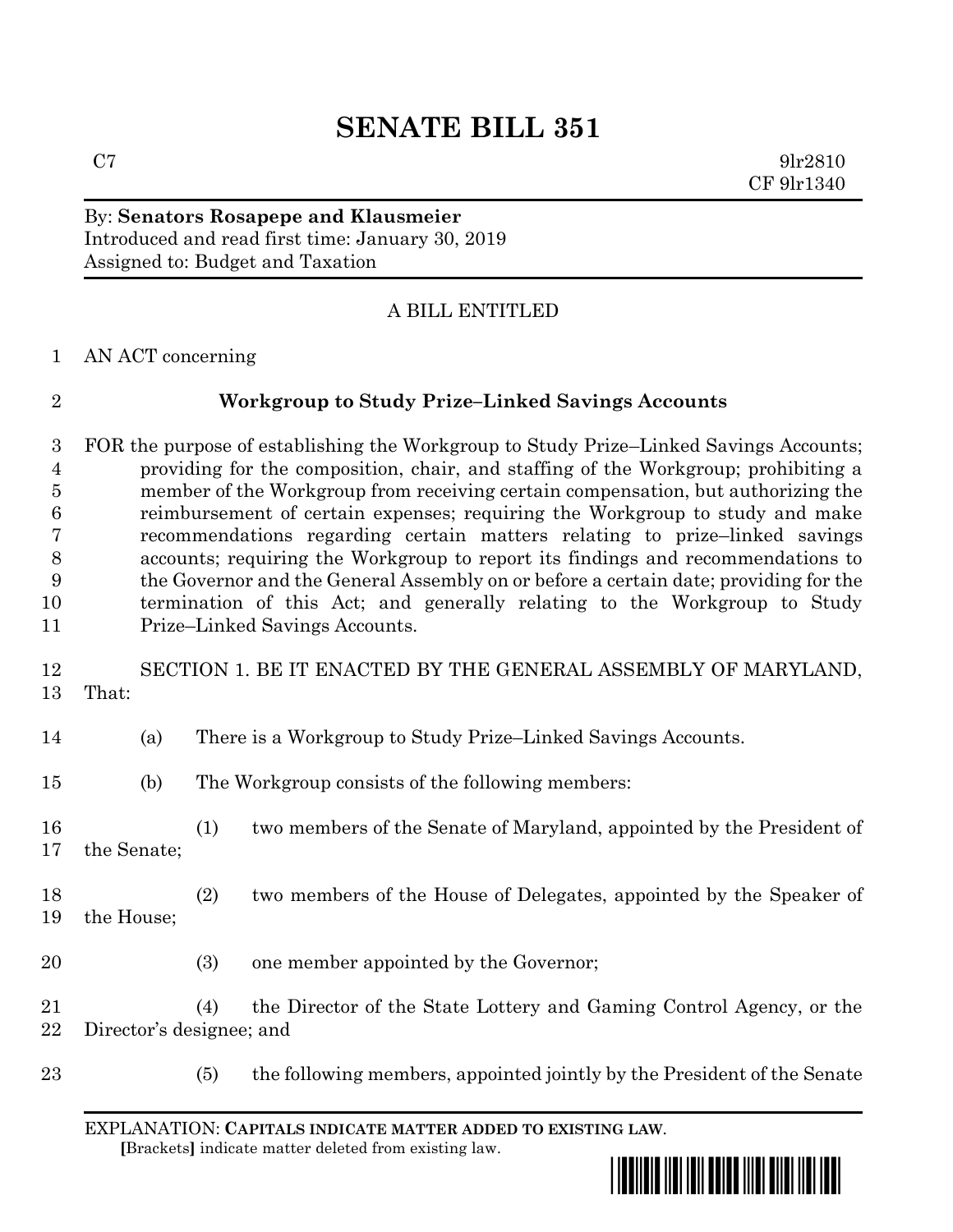**SENATE BILL 351**

 and the Speaker of the House: (i) two members representing nonprofit community organizations, antipoverty organizations, financial literacy organizations, or consumer rights organizations; (ii) one member representing credit unions; and (iii) one member representing banking associations. (c) The President of the Senate and the Speaker of the House shall jointly designate the chair of the Workgroup. (d) The Department of Economics at the University of Maryland, College Park Campus shall provide staff for the Workgroup. (e) A member of the Workgroup: (1) may not receive compensation as a member of the Workgroup; but (2) is entitled to reimbursement for expenses under the Standard State Travel Regulations, as provided in the State budget. (f) The Workgroup shall: (1) consider past research into prize–linked savings account programs both within and outside the United States; (2) consider available information regarding differences in how jurisdictions have designed their prize–linked savings account programs; (3) consider the likely demographics, including race, age, gender, and socioeconomic status, of the participants in a Maryland prize–linked savings account program; (4) consider whether the existence of a prize–linked savings account program would affect the likelihood and extent that Marylanders would participate in other forms of gambling; (5) consider the primary goal of prize–linked savings account programs, which is to encourage individuals, especially those with low–to–moderate incomes, to increase their use of savings accounts, certificates of deposits, and other savings vehicles; (6) examine whether and how Maryland should create a prize–linked savings account program administered by the State Lottery and Gaming Control Agency; (7) assess whether and how credit unions, savings associations, and other